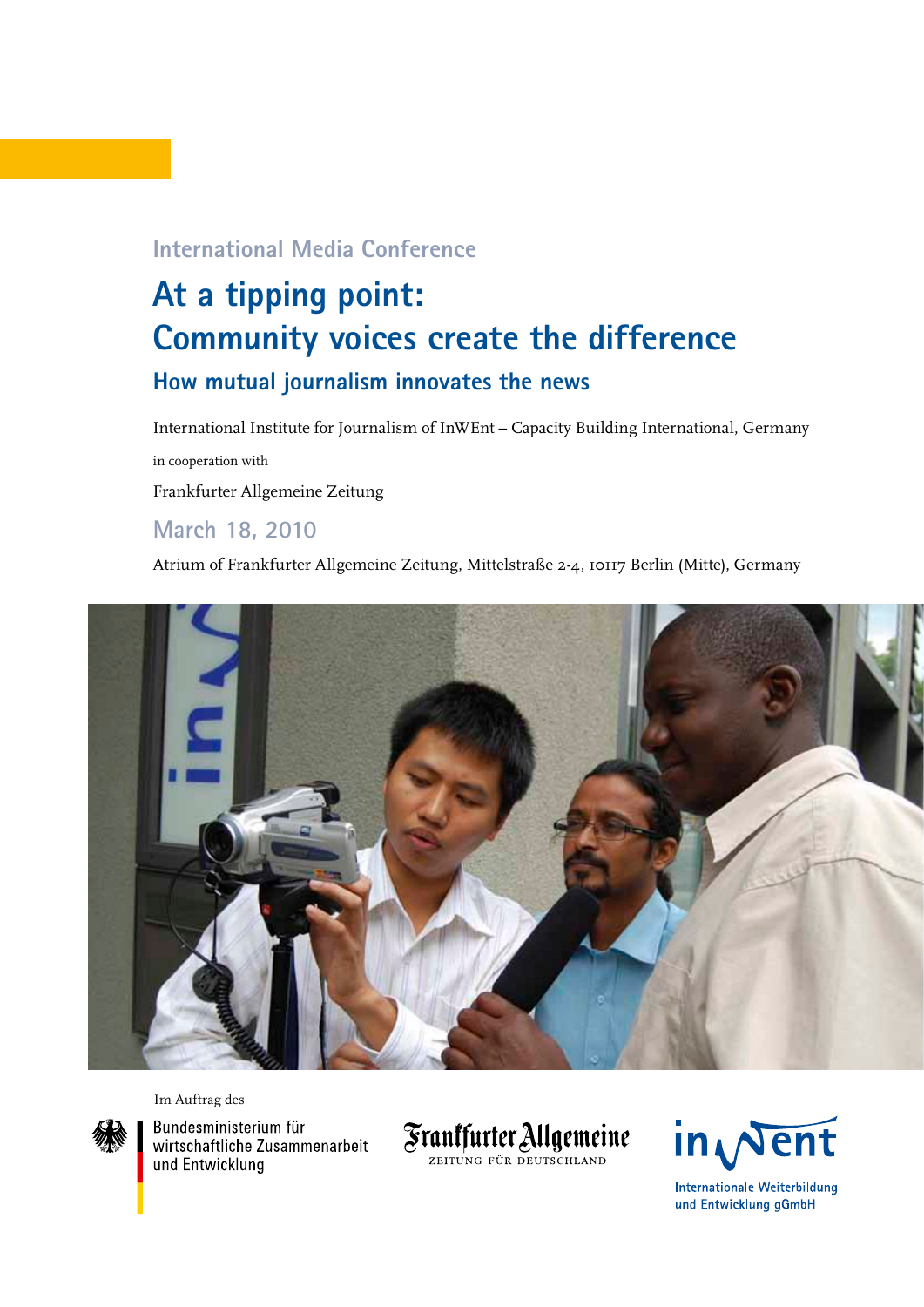

# **Programme**

The big media houses have lost their monopoly on news. The multitude of e-channels has put everybody just a keyboard away from producing content themselves. Bloggers, tweeters, photo and video volunteers with an interest in making a difference raise their voices – true in the developed and growing in the developing world.

To answer this challenge newspapers and broadcasters have generally taken a U-turn in recent years and have opened up their outlets to the public to share information and views. This spurs the empowerment of the individual. The common man cannot only comment on stories but is invited to get involved into the investigation of stories by lending a hand with research and ideas, providing resources and information beyond the scope of the mainstream media.

Citizen journalism allows us to hear voices that we did not hear before. It is beating new ways through censorship. It enables cross-border dialogue and rising voices from underrepresented and underprivileged groups and communities. This development towards a participatory journalism that produces news by mixing users' contributions with professional journalists' skills may be beneficial for all sides. It will get the people talking about issues that matter to them, and it will allow the media houses to strengthen their ties with their audience.

To make this mutual journalism a success it is, however, essential to promote media literacy in society and to provide guidance to citizen journalists. The conference will discuss how citizen journalism innovates the media both in industrialised and in developing countries. It will explore ways of how the traditional media and citizen journalists can collaborate, and it will ask the question if the discussion on media ethics should be renewed.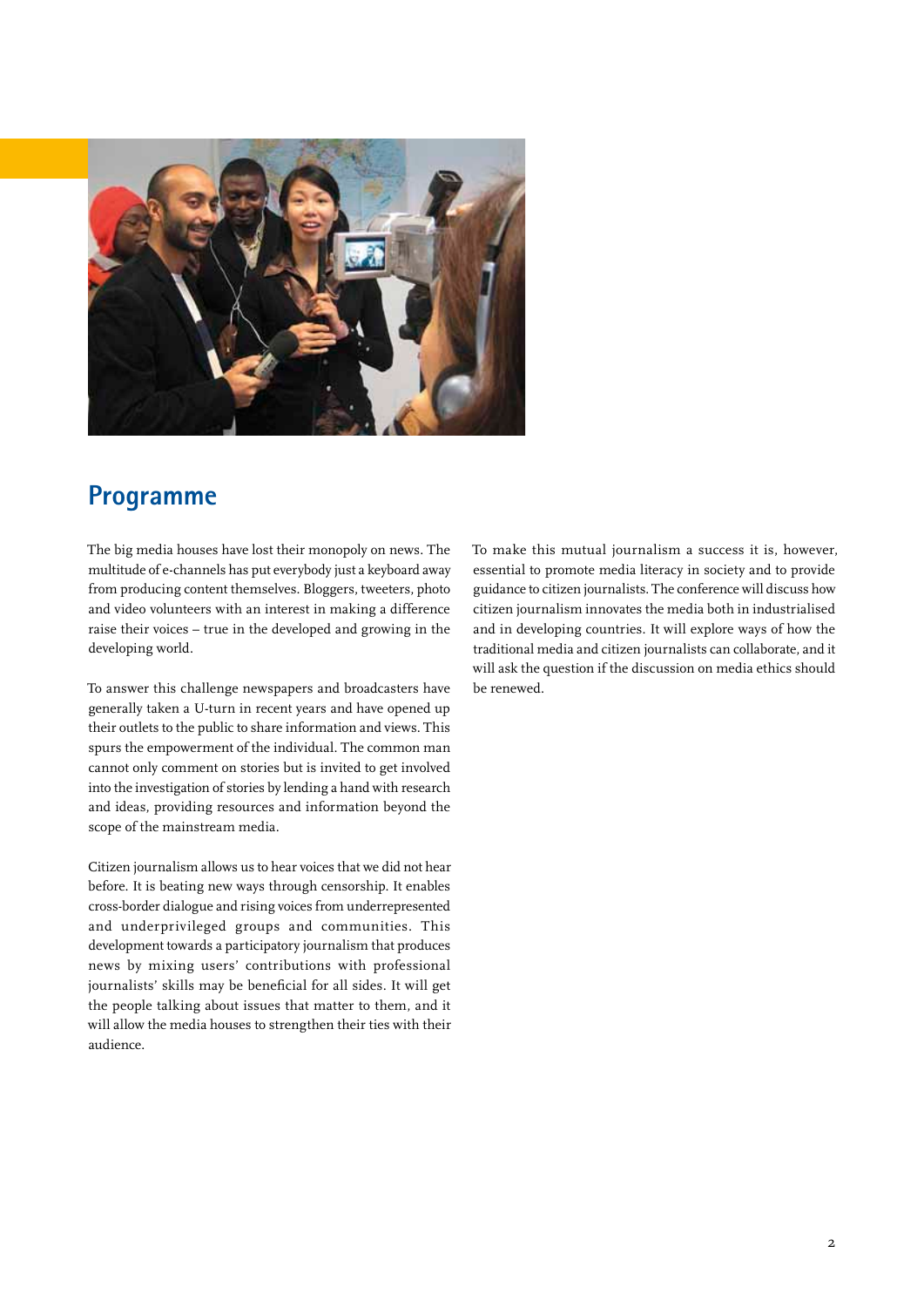#### 09:30 a.m. **Registration and Coffee**

10:00 a.m. **Opening Session** 

Welcome

**Dr. Roland Gerschermann**  Managing Director Frankfurter Allgemeine Zeitung Germany

**Dr. Sebastian Paust**  Chief Executive Officer InWEnt – Capacity Building International, Germany

#### Opening Address

**Hans-Jürgen Beerfeltz**  State Secretary of the Federal Ministry for Economic Cooperation and Development (BMZ) Germany

10:30 a.m. Keynotes

### **Solana Larsen**

Managing Editor of Global Voices, focusing on countries outside of Europe and North America USA

**Steven Lang** Editor-in-Chief of Grocott's Mail in Grahamstown, trend-setting in citizen journalism South Africa

11:30 a.m. Coffee Break

#### 12:00 p.m. **Panel At a tipping point: Community voices create the difference**

*Host: Sigrun Rottmann, BBC World Service Radio* 

Discussion with

**Werner D'Inka**  Member of the Board of Editors-in-Chief of Frankfurter Allgemeine Zeitung Germany

#### **Daoud Kuttab**

Founder and Editor-in-Chief of AmmanNet, the Arab world's first Internet radio Jordan

**Ritu Kapur** Editorial and executive producer of The Citizen Journalist Show at CNN-IBN India

#### **Rezwanul Islam**

Editor of Rising Voices, an outreach initiative of Global Voices Bangladesh

**Adam Mukendi**  Editor of www.citizenjournalismafrica.org South Africa

#### **Saqib Riaz**

Assistant Professor at the Department of Mass Communication, Allama Iqbal Open University, Islamabad Pakistan

#### 14:00 p.m. **Reception**

*Conference languages: German and English*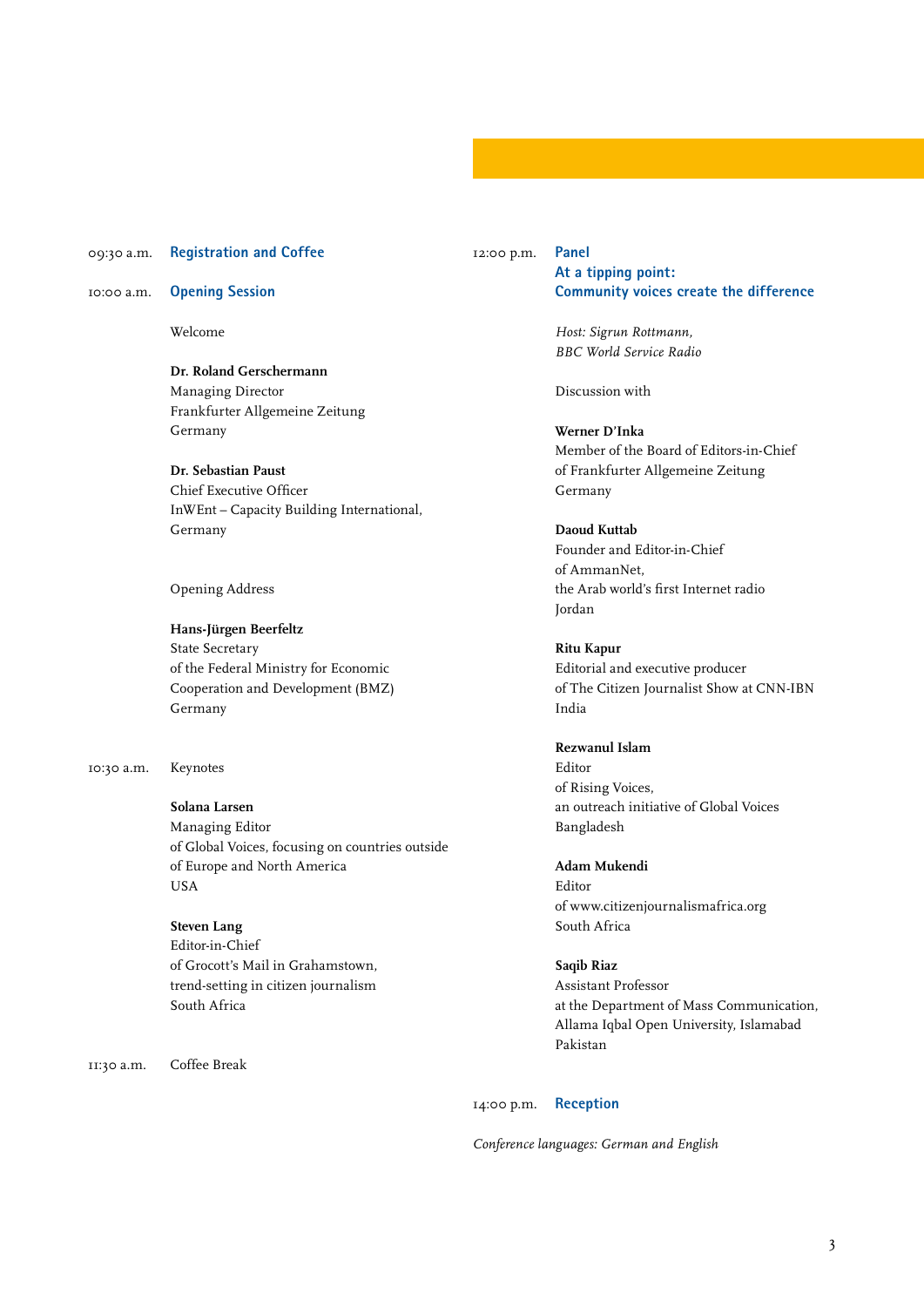# **Registration Form**

Register by fax 030 - 43 996 260 or email: astrid.kohl@inwent.org

### **Registration for the media conference**

### **At a tipping point: Community voices create the difference How mutual journalism innovates the news**

Thursday, March 18, 2010 Atrium of Frankfurter Allgemeine Zeitung Mittelstraße 2-4 10117 Berlin (Mitte)

### **Registration closes on Tuesday, March 9, 2010**

❐ I hereby register to participate in the conference on March 18, 2010.

❐ I will not participate in the conference.

| Surname:      |  |
|---------------|--|
| First name:   |  |
| Organisation: |  |
| Address:      |  |
|               |  |
| Phone:        |  |
| Fax:          |  |
| Email:        |  |
|               |  |

Date/signature